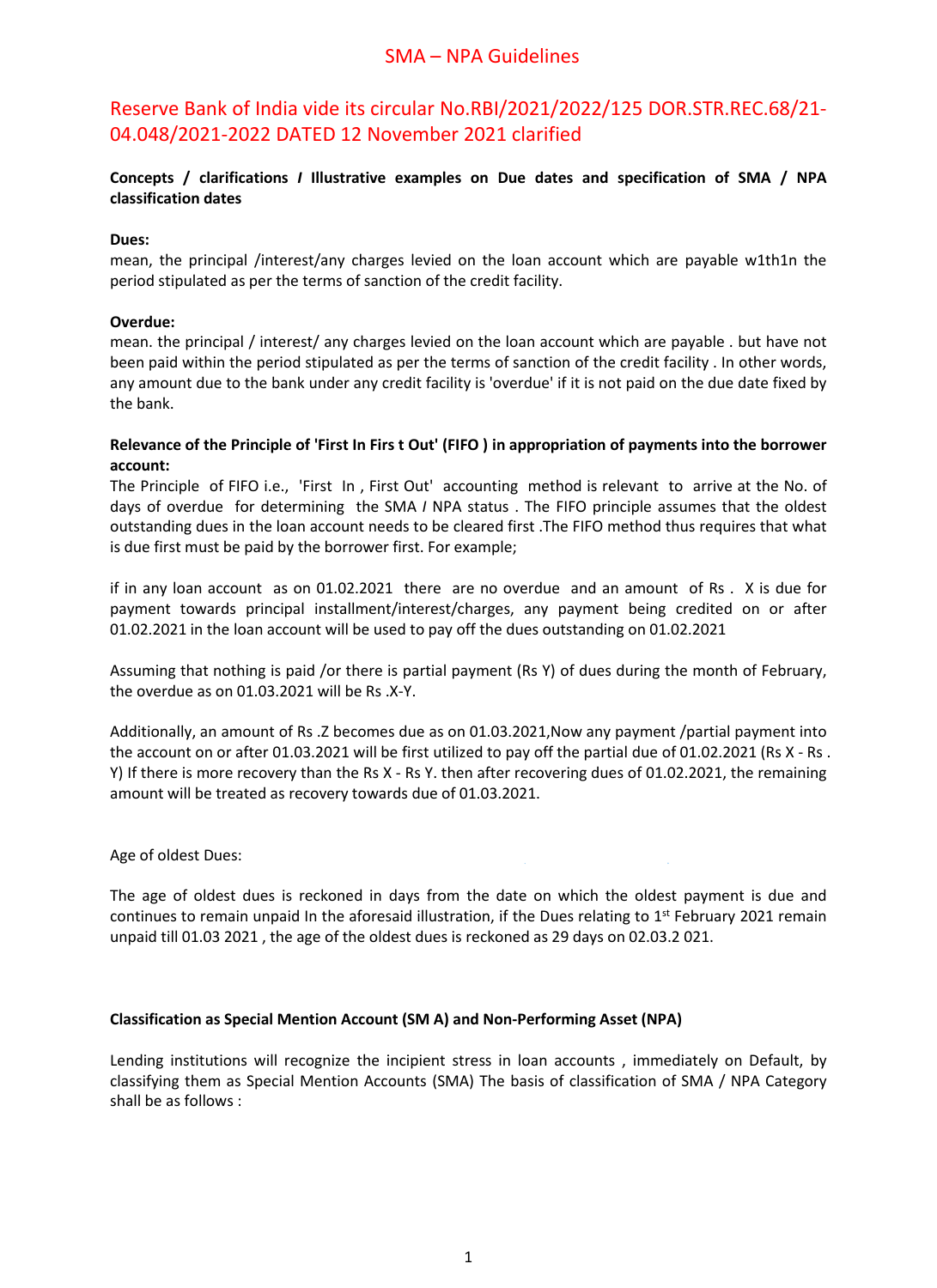|                          | Loans in the nature of Term Loans                                                                                                 |      | Loans in the nature of cash credit overdraft                                                                                                                            |
|--------------------------|-----------------------------------------------------------------------------------------------------------------------------------|------|-------------------------------------------------------------------------------------------------------------------------------------------------------------------------|
| <b>SMA</b><br>categories | Sub-Basis<br>classification<br>for<br>Principal or interest payment categories<br>or any other amount wholly<br>or partly overdue | -SMA | Sub-Basis for classification -<br>Outstanding balance remains continuously<br>in excess of the sanctioned limit or drawing<br>Power whichever is lower, for a period of |
| SMA-0                    | Upto 30 days                                                                                                                      |      |                                                                                                                                                                         |
| $SMA-1$                  | More than 30 days and uptoSMA-1<br>$60$ days                                                                                      |      | More than 30 days and upto 60 days                                                                                                                                      |
| $SMA-2$                  | More than 60 days and uptoSMA-2<br>$90$ days                                                                                      |      | More than 60 days and upto 90 days                                                                                                                                      |

However, In case of NBFCs, the reference to 90 days for SMA-2 / NPA classification to be read as per the applicable norms and also subject to the provisions of the RB I Circular DOR CRE.REC .No.60/03.10.001/2021- 22 dated October 22,2021 on 'Scale Based Regulation (SBR): A revised Regulatory framework for NBFCs . Also. the asset classification norms of Agricultural advances which are based on Crop Season shall continue as hitherto.

## **Non-performing Asset:**

Non-Performing Asset (NPA) is a loan or an advance where:

- i. interest and/ or installment of principal remains overdue for a period of more than 90 days in respect of a term loan,
- ii.the account remains 'out of order' as indicated below, in respect of an Overdraft/Cash Credit (OD/CC),
- iii. the bill remains overdue for a period of more than 90 days in the case of bills purchased and discounted,
- iv. the installment of principal or interest thereon remains overdue for two crop seasons for short duration crops,
- v.the installment of principal or interest thereon remains overdue for one crop season for long duration crops.

# **'Out of Order' Status**:

An account shall be treated as 'out of order' if: (i) the outstanding balance in the CC/OD account remains continuously in excess of the sanctioned limit/drawing power for 90 days, or the outstanding balance in the CC/OD account isless than the sanctioned limit/drawing power but there are no credits continuously for 90 days, or the outstanding balance in the CC/OD account is less than the sanctioned limit/drawing power but credits are not enough to cover the interest debited during the previous 90 days period.

**Illustrative movement of an account to SMA category to NPA category based on delay** *I* **nonpayment of dues and subsequent up-gradation to Standard category at day end process:**

| Due date of          | Payment            | Payment covers                         | Age of         | SMA / NPA     | SMA since  | <b>NPA</b>    | <b>NPA</b> |
|----------------------|--------------------|----------------------------------------|----------------|---------------|------------|---------------|------------|
| payment              | Date               |                                        | oldest         | Categorizatio | Date /SMA  | categorizatio | Date       |
|                      |                    |                                        | dues in        | n             | class date | n             |            |
|                      |                    |                                        | days           |               |            |               |            |
| 01.01.2022           |                    | 01.01.2022 Entire dues upto 01.01.2022 | 0              | <b>NIL</b>    | <b>NA</b>  | <b>NA</b>     | <b>NA</b>  |
| 01.02.2022           | 01.02.2022         | paid<br>Partly<br>dues<br>οfl          |                | SMA-0         | 01.02.2022 | <b>NA</b>     | <b>NA</b>  |
|                      |                    | 01.02.2022                             |                |               |            |               |            |
| 01.02.2022           | 02.02.20 22 Partly | paid<br>dues<br>ofl                    | $\overline{2}$ | $SMA -0$      | 01.02.2022 | <b>NA</b>     | <b>NA</b>  |
|                      |                    | 01.02.2022                             |                |               |            |               |            |
| $ 01.03.2022\rangle$ |                    | Dues of 01.02.20 22 not full           | 29             | $SMA -0$      | 01.02.2022 | <b>NA</b>     | <b>NA</b>  |
|                      |                    | y paid 01.03.2022 is also due          |                |               |            |               |            |
|                      |                    | at EOD 01.03.2022                      |                |               |            |               |            |
|                      |                    | fully<br>Dues of 01.02.2022            | 1              | SMA-0         | 01.03.2022 | <b>NA</b>     | <b>NA</b>  |
|                      |                    | paid, Due for                          |                |               |            |               |            |
|                      |                    | 01.0 3. 20 22 not paid at              |                |               |            |               |            |